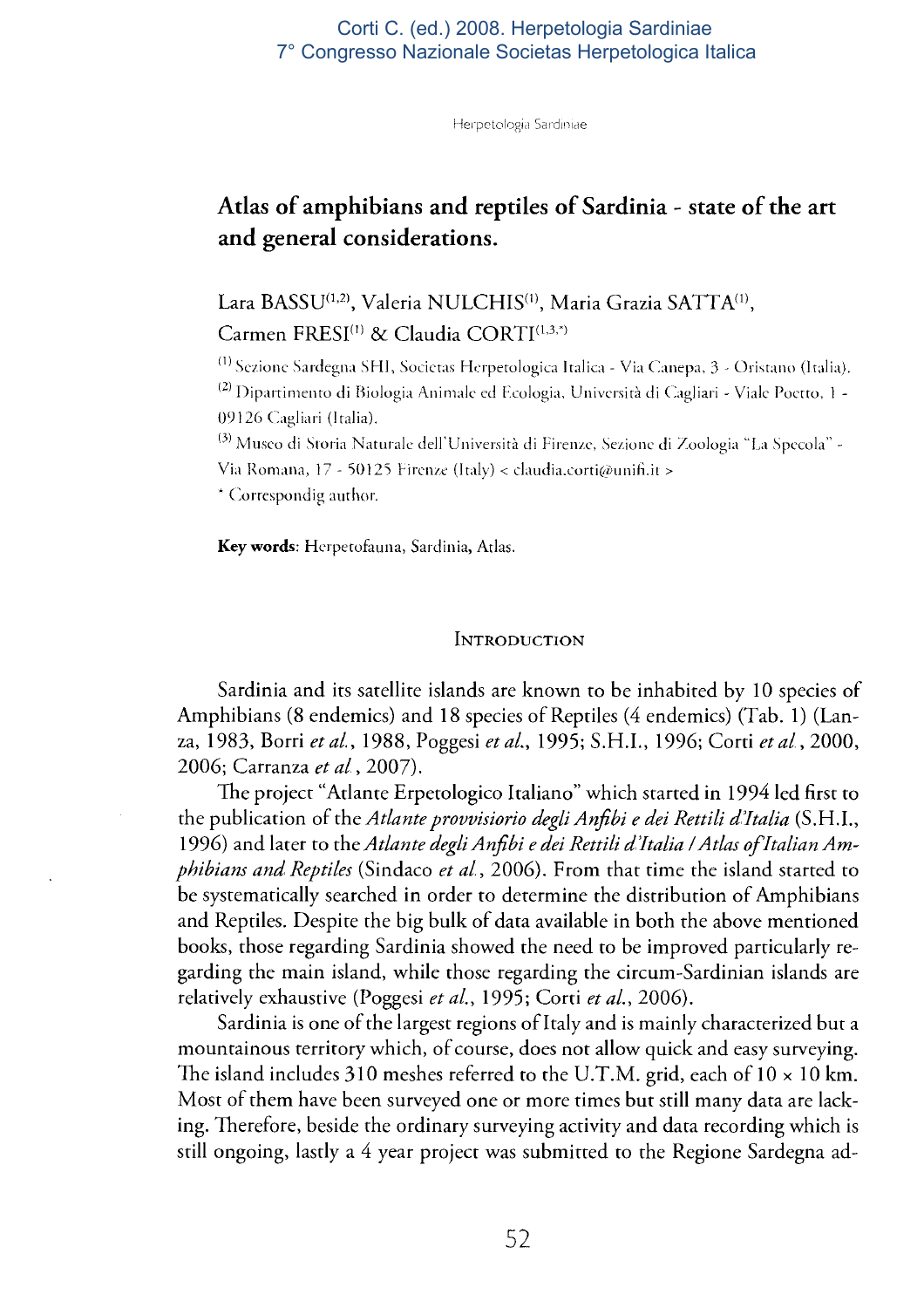| Amphibians                   | Endemic = $E$ |
|------------------------------|---------------|
| Euproctus platycephalus      | E             |
| Speleomantes flavus          | F.            |
| Speleomantes genei           | F.            |
| Speleomantes imperialis      | E             |
| Speleomantes sarrabusensis   | E             |
| Speleomantes supramontis     | E             |
| Bufo viridis                 |               |
| Discoglossus sardus          | E             |
| Hyla sarda                   | F.            |
| Pelophylax Id. esculentus    |               |
| Reptiles                     |               |
| Emys orbicularis             |               |
| Trachemys scripta            |               |
| Testudo hermanni             |               |
| Testudo graeca               |               |
| Testudo marginata            |               |
| Euleptes europaea            |               |
| Hemidactylus turcicus        |               |
| Tarentola mauritanica        |               |
| Algyroides fitzingeri        | F.            |
| Archaeolacerta bedriagae     | F.            |
| Podarcis sicula              |               |
| Podarcis tiliguerta          | E.            |
| Chalcides chalcides          |               |
| Chalcides ocellatus          |               |
| Natrix natrix cetti          | E             |
| Natrix maura                 |               |
| Hemorrhois hippocrepis       |               |
| Hierophis viridiflavus       |               |
| Zamenis longissimus/lineata? |               |

**Table 1.** List of Amphibians and Reptiles present in Sardinia.

ministration that was financed starting in 2005. This project is mainly headed to the Sardinian protected areas.

As well known, distribution maps or lists, which give the time "snapshots" of an area, represent the starting point for monitoring activity which is necessary for a correct management of the territory.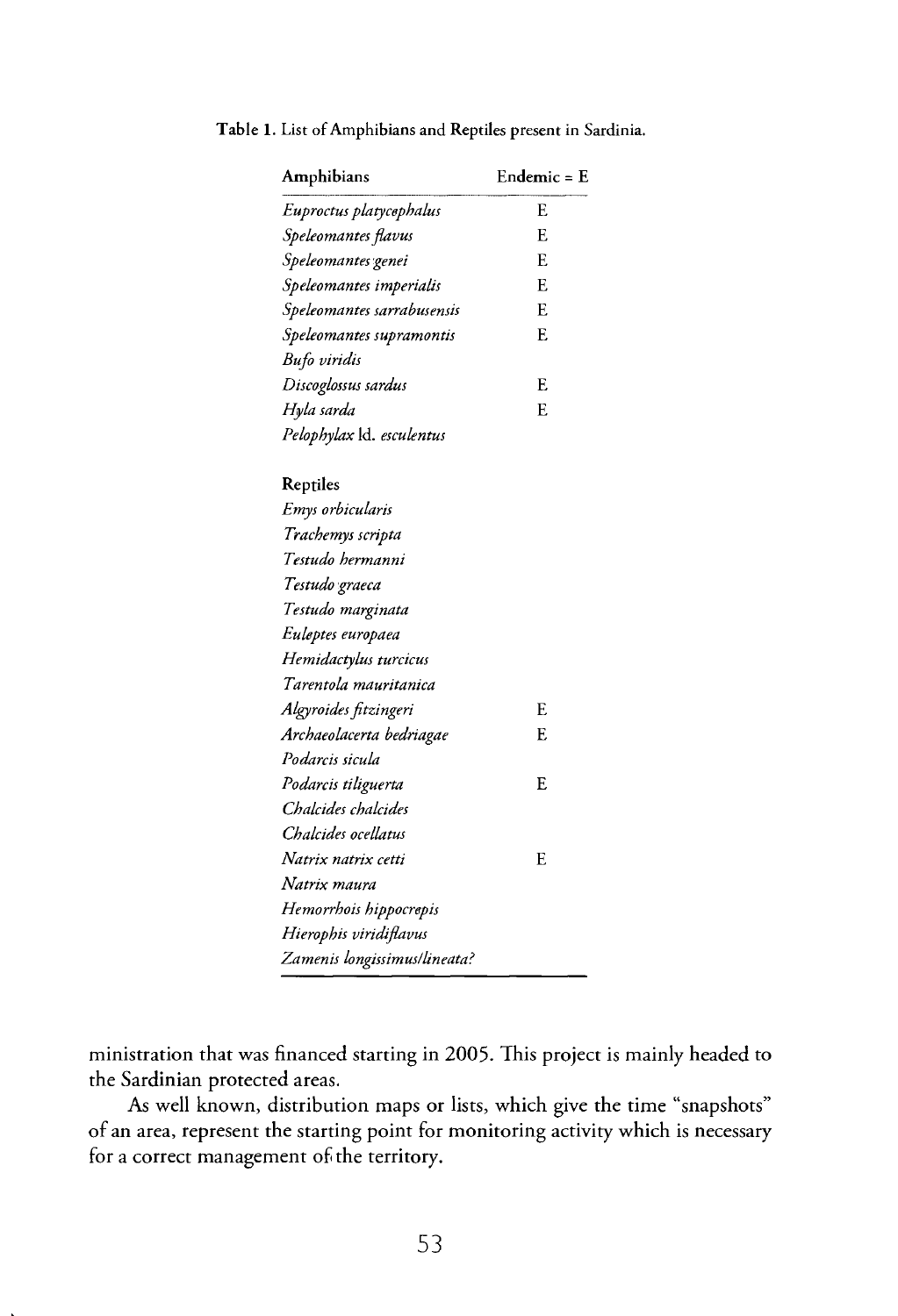The maps shown in the present paper represent an up date of those published in the *Atlante degli Anfibi e dei Rettili d'Italia I Atlas of Italian Amphibians and Reptiles* by Sindaco *et al.* (2006).

## **MATERIAL AND METHODS**

Beside the ordinary surveying activity which is finalized to survey the whole island, 34 meshes (10  $\times$  10 km U.T.M. grid) corresponding to 34 standardised sampling areas have been selected throughout the island. Up to now around 25 have been surveyed at least twice, in fall and spring (seasons of herpetofauna major activity). Surveying days are chosen at the best climatic situations in order to detect as much as possible animals. The above mentioned sampling meshes have been selected by the following criteria:

- 1. no former data available,
- 2. occurrence of different habitat types,
- 3. sites should represent the different Sardinian provinces,

4. possible presence of particular taxa (e.g. endemics) according to earlier information and habitat characteristics,

5. SCI: faunistic monitoring of SCIs *(Sites of Community Interest,* according to Natura 2000) data will be used also for the SCI monitoring program.

The sampling method is based on the Visual Encounter System. Standard information are recorded *{e.g.* record no., sp., date, Greenwich Mean Time (GMT), locality, altitude, habitat, coordinates, U.T.M . grid, Tair, Tsoil, Twater) and marked into the U.T.M . grid map. So far as possible all recorded individuals have been photographed.

The data gathered for the atlas are in any case qualitative and do not provide neither quantitative nor ecological information.

### **RESULTS AND CONCLUSIONS**

For all the surveyed meshes most of the recorded species of Amphibians and Reptiles have been confirmed and new ones have been added. As follow we list only those species for which new records (meshes) have been gathered and relative comments with respect to data reported in the *Atlas of Italian Amphibians and Reptiles* (Sindaco *et al,* 2006):

*Euproctus platycephalus:* additional localities for Eastern Sardinia, also recorded for the first time in the South-Western part of the island;

*Speleomantes genei:* some inland localities;

*Speleomantes imperialislS. sarrabusensis:* additional inland and coastal localities;

*Bufo viridis:* a fairly good number of coastal and inland localities;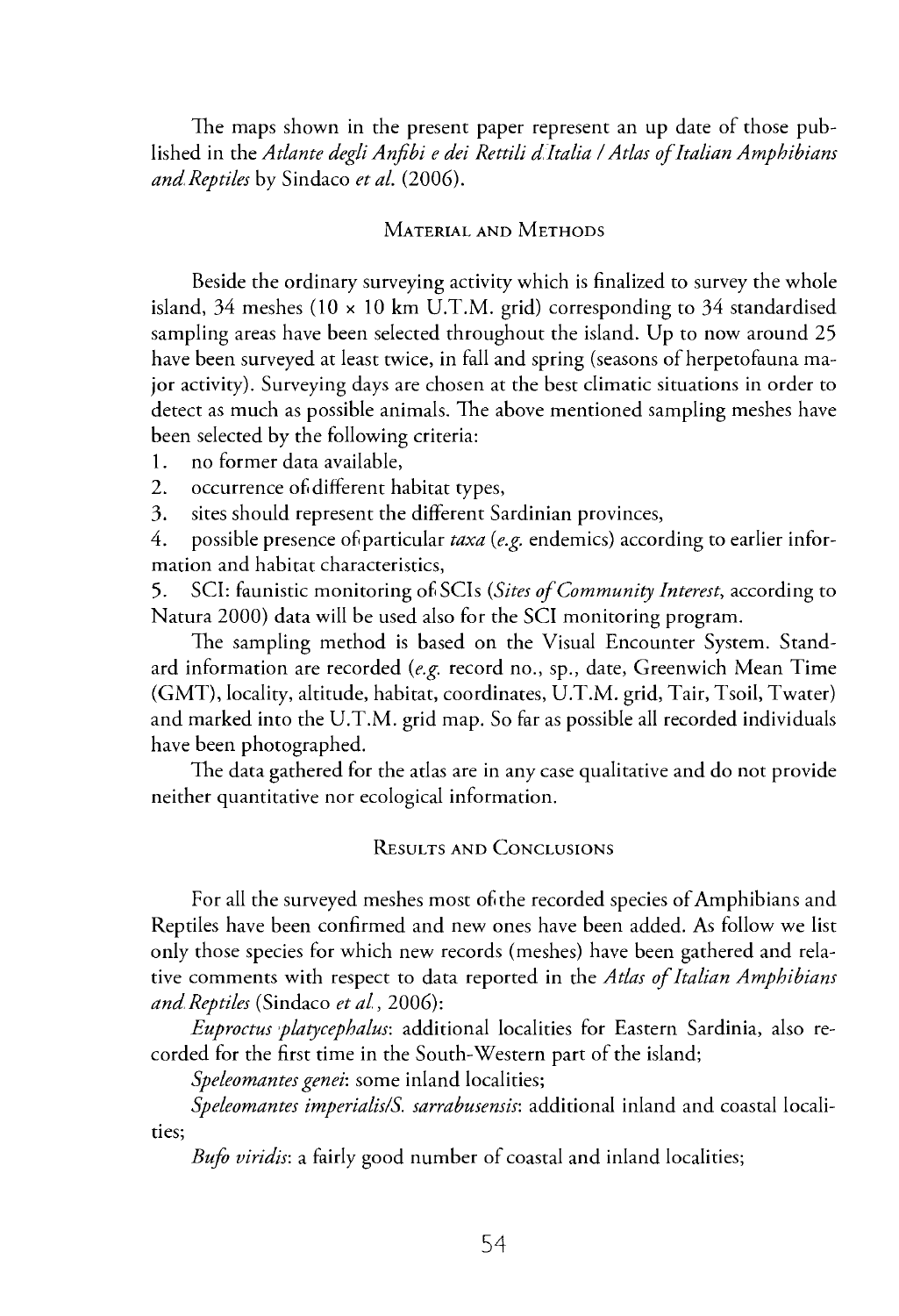

Figure **2.** State of the art shows the distribution of Amhi know bians.



Figure 1. Updated distribution of the Sardinian herpetofauna.



Figure 3. State of the art shows the know distribution of Reptiles.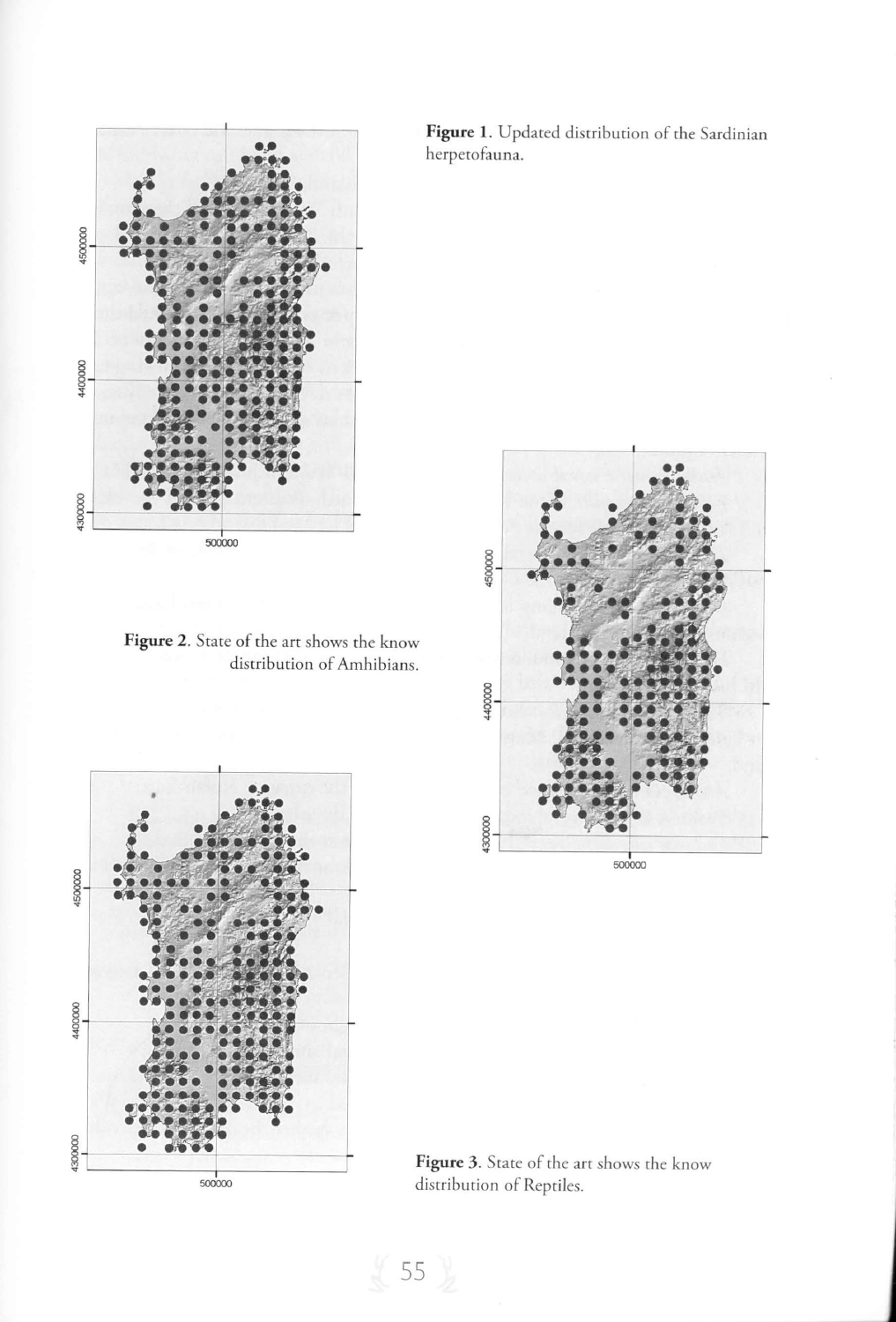*Discoglossus sardus:* several localities throughout the island and coastal area of Trinità d'Agultu;

*Hyla sarda:* many localities throughout the island;

*Pelophylax* kl. *esculentus:* two sites in the South-Western part of the island;

*Emys orbicularis:* several localities mainly in the North-Eastern, Central and South-Estern parts of the island, coastal zones included.

*Trachemys scripta:* has been observed in both anthropized and natural/seminatural habitats. Even if the distribution of the species is scattered the Red-eared Terrapin has been recorded throughout the island in anthropized sites of the provinces of Olbia, Sassari, Oristano and Cagliari, as well as in the following natural habitats: Lago di Baratz, in some streams close to Cannigione, Cala Gonone, Sorso and Castelsardo, in the Tirso and Flumendosa rivers, and in the Stagno di Molentargius.

*Testudo graeca:* some localities in the Central-Western portion of the island; *Testudo hermanni:* some localities in the North-Western part of the island and scattered records for the South-Western one;

*Testudo marginata:* several localities in the North-Eastern part of the island and scattered records for the Central-Western one.

*Euleptes europaea:* many localities in the inland of the Central-Eastern and Southern parts of the island;

*Hemidactylus turcicus:* many localities in the inland of the Central and Southern parts of the island;

*Tarentola mauritanica:* many localities throughout the island;

*Algyroidesfitzingeri:* many coastal and inland localities throughout the island;

*Archaeolacerta bedriagae:* one new record of the extreme North-East;

*Podarcis sicula:* several localities throughout the island;

*Podarcis tiliguerta:* several localities throughout the island;

*Chalcides chalcides:* several localities throughout the island but mainly in the Central portion;

*Chalcides ocellatus:* several coastal and inland localities throughout the island;

*Hemorrhois hippocrepis:* one record for the Central-Western coastal area and several In the South;

*Hierophis viridiflavus:* many localities throughout the island;

*Natrix maura:* a fairly good number of coastal and inland localities;

*Zamenis longissimuslZ. lineatus:* considered doubtful for the island (Razzetti & Zanghellini, 2006), has been recently observed in Western and South-Western Sardinia but it was not possible to determine whether the observed individual belonged to the *Z. longissimus* or to *Z. lineatus.* 

Taking into account the diverse biological, ecological and distributional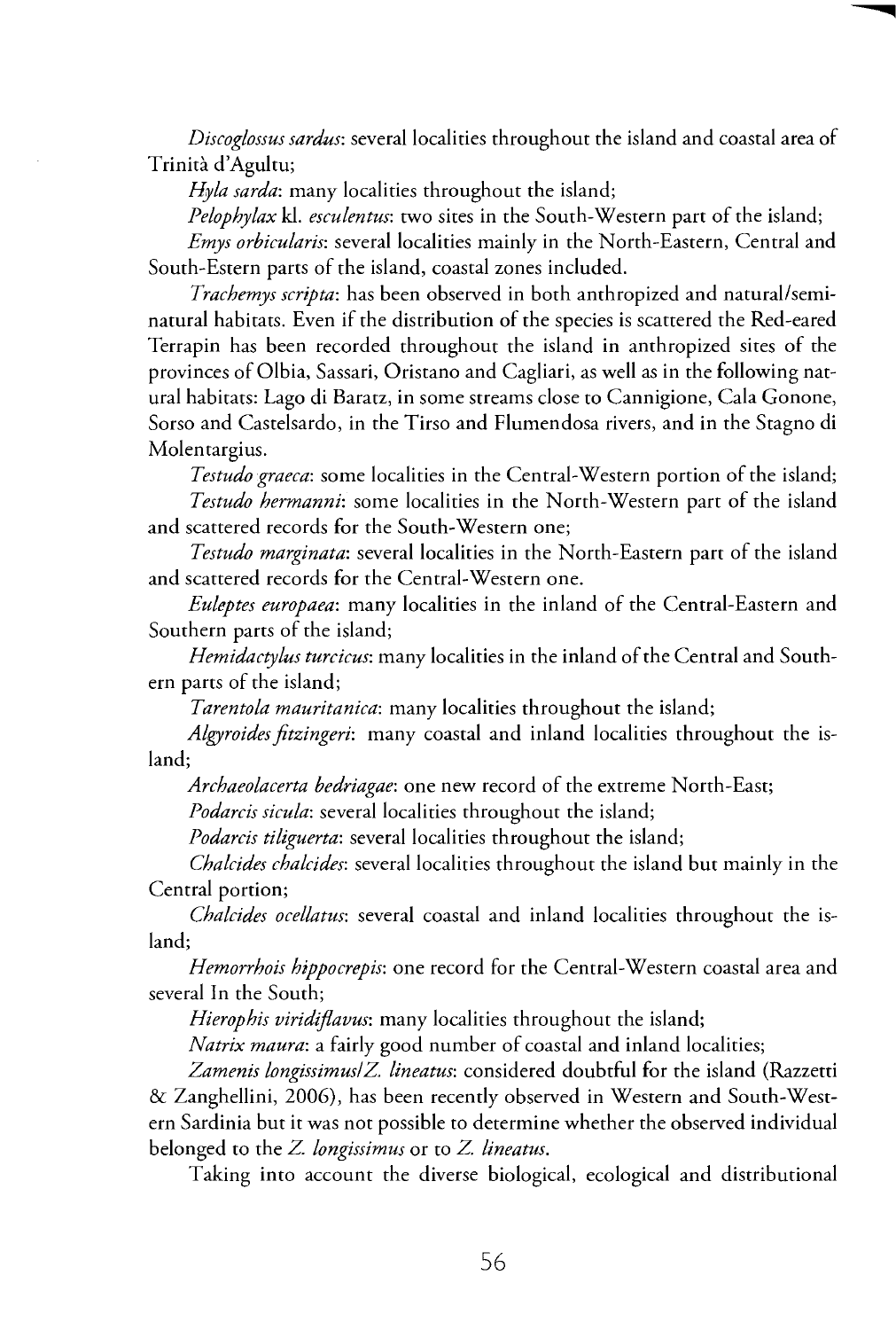habits of the different species, which do not allow homogenous surveying results, the following can be in general considered relatively easy to be surveyed: *Euproctus platycephalus, Speleomantes, Discoglossus sardus, Hyla sarda, Bufo viridis, Emys orbicularis, Testudo graeca, Testudo hermanni, Testudo marginata, Hemidactylus turcicus, Euleptes europaea, Tarentola mauritanica, Chalcides chalcides, Chalcides ocellatus, Algyroides fitzingeri, Archaeolacerta bedriagae, Podarcis sicula, Podarcis tiliguerta, Hierophis viridiflavus and Natrix maura.* 

*Natrix natrix cetti* seems to be distributed almost exclusively in the South-West and in Eastern sector of the island and seems to inhabit only mountainous habitats. It can be considered as relatively rare.

The distribution of *Hemorrhois hippocrepis* seems to be localised and the species has been mostly recorded in the South and in the South-Western part of the island. The species can be still considered uncommon.

The presence of the Aesculapian Snake in Sardinia, is now supported by only one recent observation. The species can therefore be considered very rare for the island and be still referred to acclimatized allochthonous animals (Razzetti & Zanghellini, 2006).

*Pelophylax* kl. *esculentus* which has been recently introduced in the island, seem to spread relatively slowly.

*Trachemys scripta,* is an alien species which has been recently introduced in the islands. Consequences of the introduction require special monitoring.

Despite the nearly impossibility to get all the inventory completed and considering the distribution of animals itself a dynamic process, the importance of having updated distributional maps represent anyway the basic tool for the management of a territory and relative conservation initiatives.

**Acknowldgements.** The authors wish to thank: Prof. A.M. Deiana, Dipartimento di Biologia Animale ed Ecologia, Università di Cagliari; Paolo Onida, Servizio Conservazione della Natura dell'Assessorato Difesa Ambiente della Regione Sardegna; Corpo Forestale e di Vigilanza Ambientale della Regione Sardegna for supporting the project financed by the Regional Government. Antonio Adolfi, Fabio Cherchi, Juna Manca, Marco Uccheddu, Andreas Moser and all the other friends and colleagues which helped us in gathering data.

#### **REFERENCES**

- Borri M. , Agnelli P., Cesaraccio G., Corti C, Finotello P.L., Lanza B. & Tosini G., 1988. Preliminary notes on the herpetofauna of the satellite islands of Sardinia. Boll. Soc. Sarda Sci. Nat, 26: 149-165.
- Carranza S., Romano A., Arnold E.N. & Sotgiu G., 2007. Biogeography and evolution of European cave salamanders, Hydromantes (Urodela: Plethodontidae), inferred from mtDNA sequences. J. Biogeogr., 35(4): 724-738.

Corti C, Lo Cascio P. & Razzetti E., 2006. Erpetofauna delle isole italiane/Herpetorauna of the